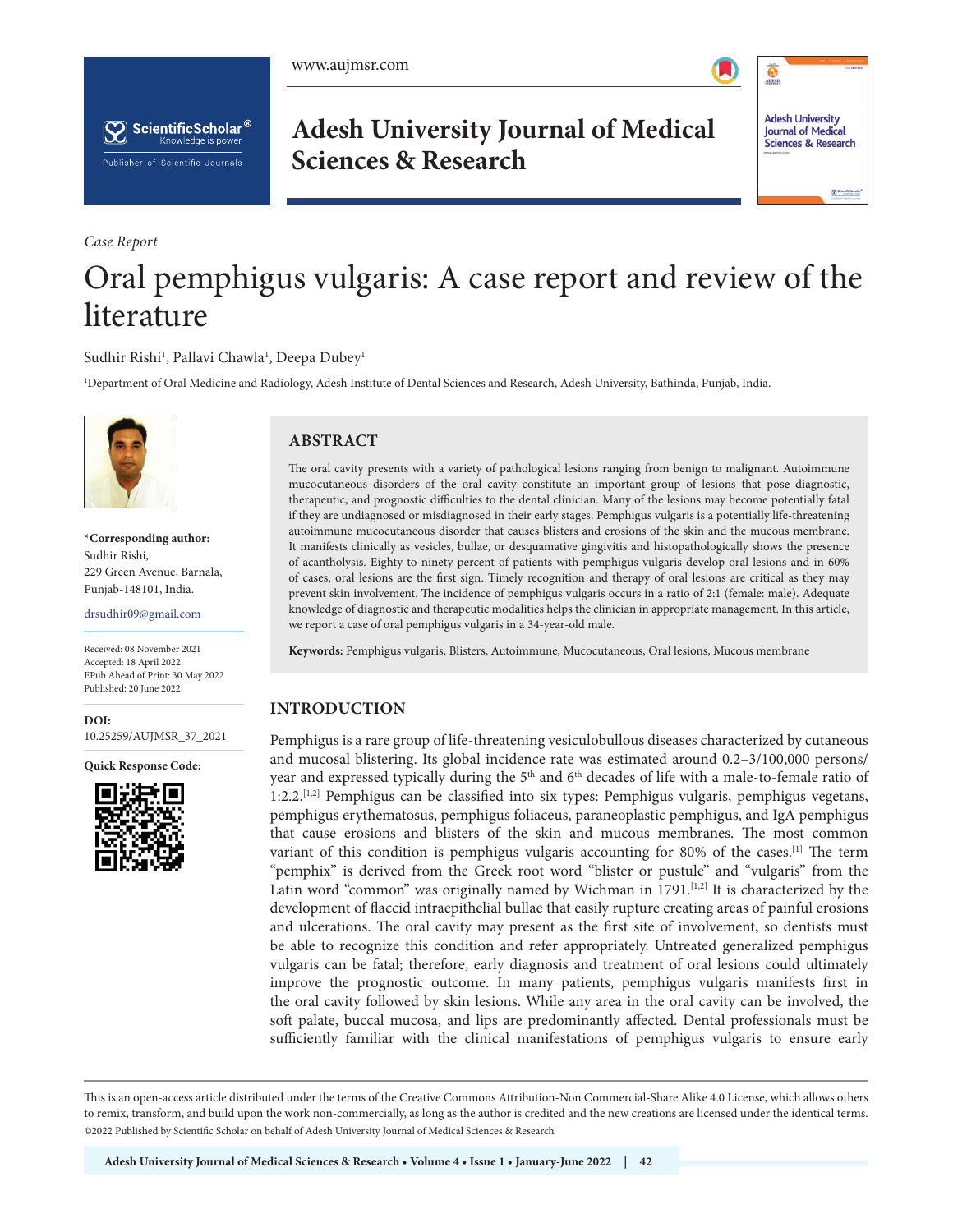diagnosis and course of the disease. Most of the patients presented with pemphigus vulgaris are misdiagnosed in the early stages and being treated improperly for up to many months or years. Hence, as a general practitioner or dentist, it is essential to consider various lesions which mimic the pemphigus vulgaris in differential diagnosis and to carry out necessary investigations such as histopathological and immunofluorescence techniques.<sup>[3]</sup> This is a case report of a 34-year-old male presenting with oral pemphigus vulgaris.

# **CASE REPORT**

A 34-year-old male patient reported to the Department of Oral Medicine with a history of painful ulcerations in the mouth since 6–7 months. History dates back to 7 months when the patient first noticed ulcerations in the mouth. History revealed that the ulcerations started initially as blisters and were associated with pain that was aggravated on chewing food. The ulcerations caused considerable discomfort, affecting his normal oral functions.

Personal and family histories were uneventful. The patient went to AIIMS Bathinda 2 months back with a chief complaint of recurrent oral ulcers and was diagnosed with Odynophagia and Candidiasis and was treated with Tab Fluconazole 150 mg 1 OD stat, Benzydamine mouthwash 3 times/day, Tab Benzoxonium Chloride (1 mg) + Lidocaine (1 mg) 3 times/day, Tab Rabeprazole + Domperodone 1 before breakfast, Multivitamin tablets 1 OD, Syrup Magaldrate (540 mg+ Simethicone (50 mg) + Oxetacaine (10 mg) 2 tsf 3 times/day, and Clotrimazole mouth paint (1% w/v) 3 times/day for 5 days, but there was no relief. After that, the patient went to some other hospital in Bathinda with the same chief complaint and was advised with a complete hemogram, viral markers human immunodeficiency virus, HBsAg, antihepatitis C virus, S. herpes simplex virus, liver function test, renal functional test, and venereal disease research laboratory test in serial direction to diagnose syphilis, Tzanck smear to detect any acantholytic cells, and multinucleate giant cells. Viral Markers were non-reactive; Herpes Simplex virus test was negative, rapid plasma reagin for syphilis was non-reactive. Tzanck Smear's report shows multinucleated giant cells, along with squamous epithelial cells. No acantholytic cells were seen in the smear examined. After correlating clinically and investigations diagnosis of? Behcet's disease with Candidiasis was made and treated with Tab Fluconazole 200 mg stat followed by 100 mg OD for 2 weeks, Clotrimazole mouth paint (1% w/v), Lignocaine viscous gargles 15 min before meals, Chlorhexidine gluconate (0.12%) mouth wash, and Choline Salicylate (8.7% w/w)+ Lidocaine (2% w/w) ointment. As there was no relief with the medications, so the patient was referred to Adesh Dental Hospital Bathinda. Careful history was taken and an examination was done. On intra-oral examination, multiple diffuse erythematous lesions with ulceration were



**Figure 1:** Intraoral photograph showing multiple diffuse erythematous lesions with ulcerations.



Figure 2: On follow-up lesions were completely resolved.



**Figure 3:** On follow-up, lesions were completely resolved.

found bilaterally on the buccal mucosa extending posteriorly to the retro molar trigone, right and left lateral borders of the tongue, posterior hard palate, and the soft palate extending to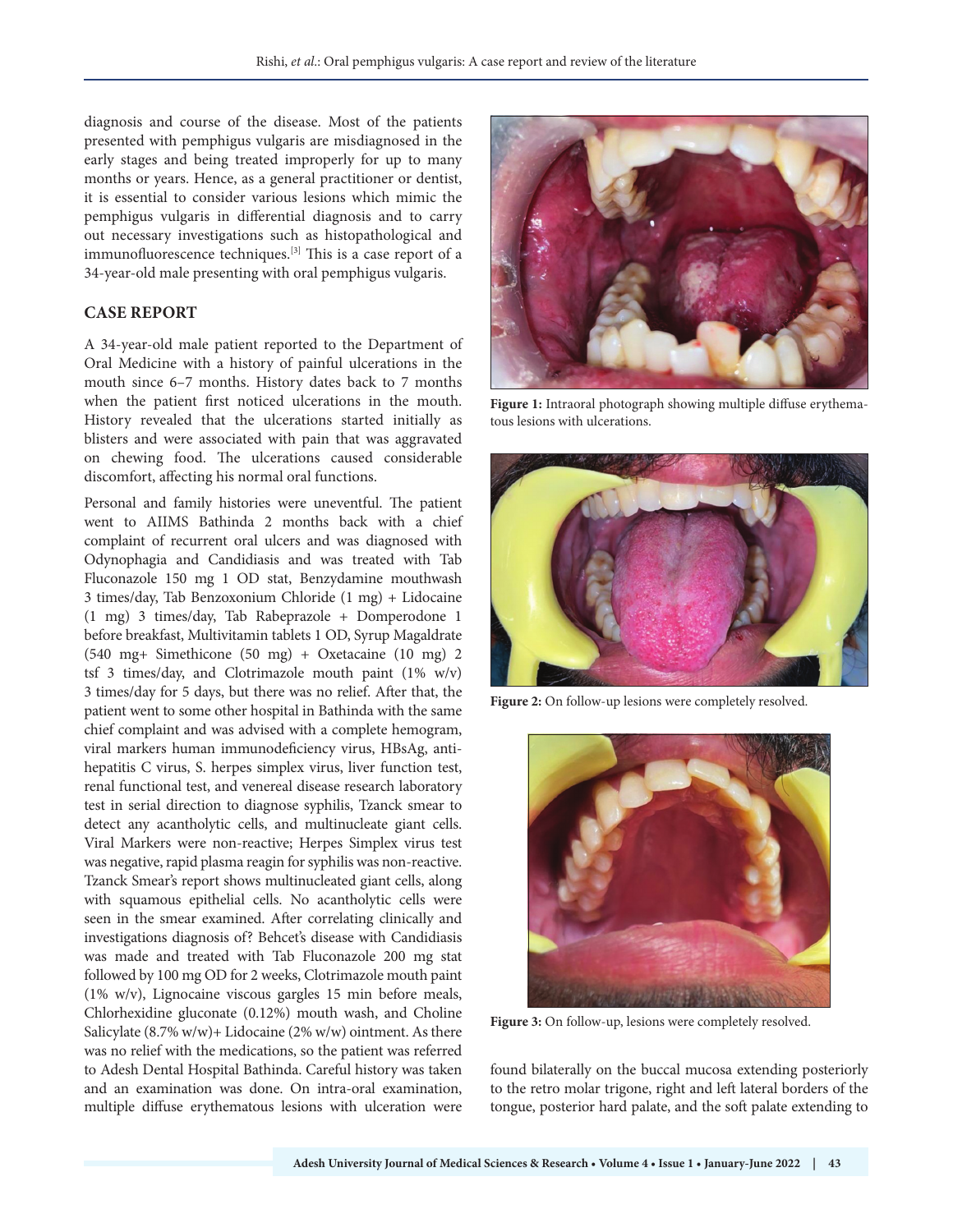the oropharynx. On manipulation, bleeding was present. The white-colored curd-like patch was seen on the dorsal surface of the tongue which is scrapable [Figure 1]. A provisional diagnosis of acute vesiculobullous lesion of oral cavity and Candidiasis dorsum of tongue was made with differential diagnosis of recurrent aphthous ulceration, Behcet disease, erosive lichen planus, oral Candidiasis, and erythema multiforme, mucous membrane pemphigoid, bullous lichen planus, paraneoplastic pemphigus, chronic ulcerative stomatitis, recurrent herpes lesions in immune-compromised patients, and erythema multiforme.

The patient was advised with a biopsy and direct immunofluorescence test. Routine hematological and biochemical investigations were done and were within normal limits.

Incisional biopsy from the representative site was performed under local anesthesia with due consent of the patient from the right buccal mucosa. Histopathological examination of both the specimen revealed non-keratinized stratified squamous epithelium showing areas of the suprabasal split. The basal cells showed histologic pattern as "row of tombstone." The Cluster of Tzanck cells with hyperchromatic nuclei was seen lying freely in the vesicular space. The basal cells were attached to the basement membrane, along with underlying connective tissue. The underlying connective tissue revealed dense chronic inflammatory cell infiltration chiefly lymphocytes and plasma cells. The microscopic features were indicative of pemphigus vulgaris which was further confirmed by direct immunofluorescence test which revealed IgG in intercellular bridges in the epithelium. Based on clinical features, histopathological features, and immunofluorescence test, final diagnosis of oral pemphigus vulgaris was made.

The treatment was targeted to control the severity of the disease and prevent relapses. The treatment plan comprised Tab Prednisolone 1–2 mg/kg body weight which was prescribed 20 mg 4 times/day for 7 days, Tab Fluconazole 150 mg for 30 days in which 2 tabs on its day followed by 1 tab OD for 29 days, Topical Triamcinolone acetonide gel 3 times/day, Choline Salicylate (8.7% w/w) + Lidocaine (2% w/w) ointment 3 times/day, Multivitamin capsules 1 cap OD for 30 days, and Clotrimazole mouth paint  $(1\% \text{ w/v})$  3 times/day. On the first follow-up, the patient had reduction in symptoms. The dose of prednisolone was tapered to 20 mg 3 times/day for 7 days. On the second follow-up, there was much improvement in symptoms. The dose was tapered to 10 mg 4 times/day for 10 days. On the next follow, the patient was almost fine [Figures 2 and 3]. The patient was put on the maintenance dose of 5 mg 1 tab OD.

### **DISCUSSION**

Pemphigus is defined as a group of life-threatening, autoimmune blistering diseases of the skin, and mucous membrane. It is characterized by acantholysis (loss of keratinocyte cell adhesion) and bullous formation. The worldwide prevalence of pemphigus vulgaris is about 0.1–0.5%/million populations/year. The incidence of pemphigus, however, varies as per the geographic area and ethnic population.[4] The age of onset of disease is usually on the 5<sup>th</sup> and 6<sup>th</sup> decades of life with male-to-female ratio of 1:2.2. In 70–90% of the cases of pemphigus vulgaris, oral mucosa is involved before the involvement of the skin. The oral manifestations of pemphigus vulgaris typically run a chronic course causing blisters, erosions, and ulcers of the oral mucosa. The dermal manifestation is not a common occurrence, and many times, the oral lesions are the primary clinical presentation of pemphigus vulgaris. The common sites for oral mucosal lesions are gingiva, buccal mucosa, lips, and soft and hard palate. In the present case, erosive and ulcerative lesions were present on the buccal mucosa, retro molar area, lateral border of tongue, floor of mouth, and soft palate.[5]

Pemphigus vulgaris is the most common type contributing to more than 80% of the cases. It is a rare autoimmune disorder with intraepidermal bullous lesions which affect in specific oral, genital, or ocular mucosa and the epidermis, other mucous membrane is includes nasal mucosa, larynx, and esophagus. This disease is characterized by the loss of cellular adhesion due to the formation of IgG auto antibodies against desmoglein 1 or 3. This condition almost always affects the oral cavity, and it is the first sign of presentation in 70% of the cases before spreading to the skin and other mucosal surfaces. Clinically, the lesions manifest as thin-walled blisters anywhere in the mouth, especially at areas subjected to frictional trauma, for example, buccal mucosa, tongue, palate, and lower lips. These vesicles easily rupture leaving areas of denuded and hemorrhagic erosions.[1]

Literature data suggest that the prevalence of pemphigus vulgaris is lesser in India than the rest of the world and is in the range of 0.09% to 1.8%. Pemphigus vulgaris has a prolonged clinical course with significant morbidity and mortality. If pemphigus is left untreated, for 2 years, the mortality is 50% and at the end of 5 years, it is nearly 100%. The causes of mortality included extensive skin involvement, septicemia, bronchopneumonia, electrolyte imbalance, and secondary systemic infections.<sup>[4]</sup>

Vital to patient management is an early diagnosis, when lower doses rendered for shorter periods can effectively control the disease.<sup>[6]</sup> In general, pemphigus vulgaris is managed with topical and systemic steroids. Guidelines set by the British Association of Dermatologists recommended treatment of Pemphigus Vulgaris in two phases: Induction phase to control the disease and maintenance phase for consolidation and treatment tapering.[1,7] Depending on the